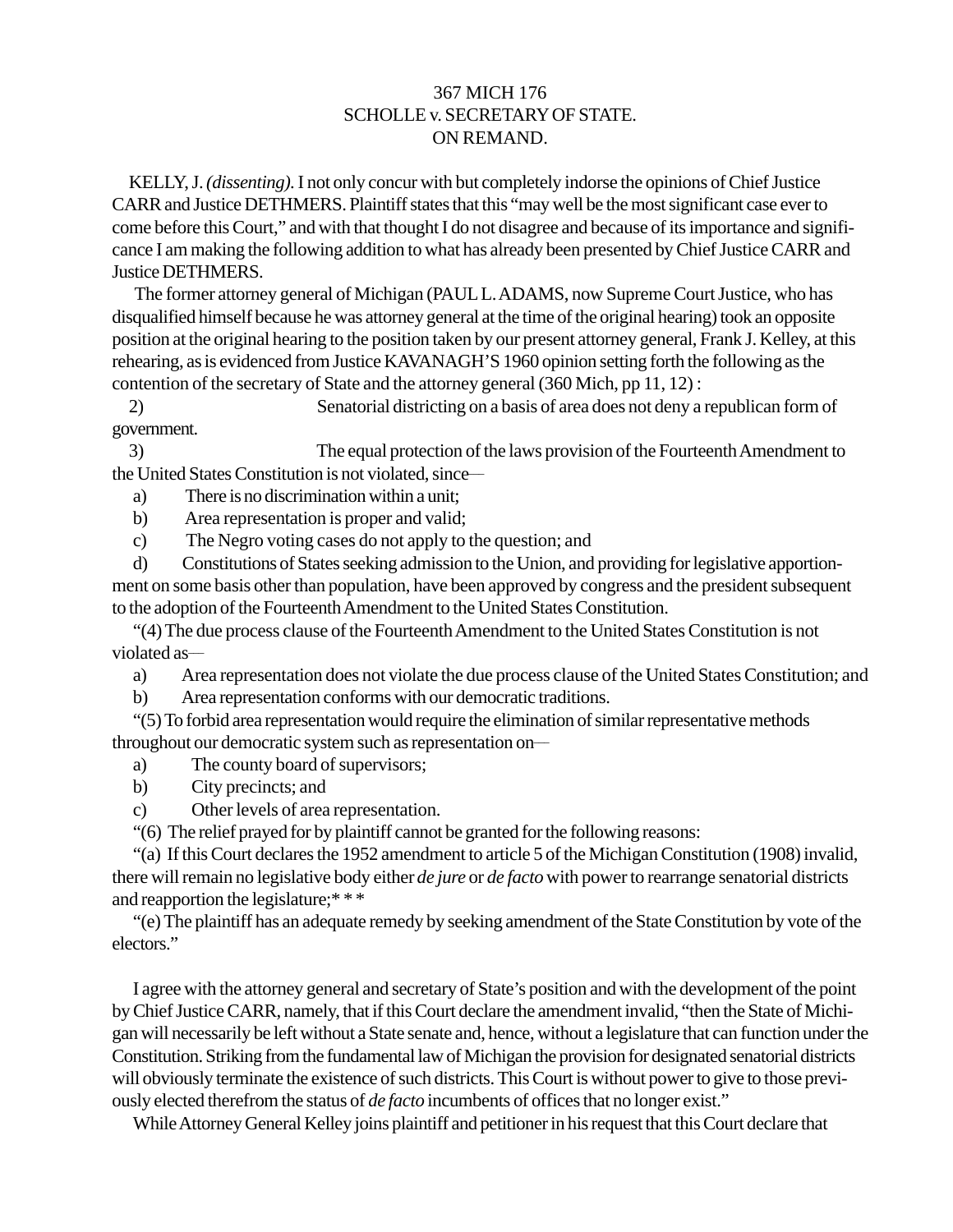article 5, § 2, of the Michigan Constitution, violates the equal protection clause of the Fourteenth Amendment, he disagrees with plaintiff-petitioner as to the remedy or relief that should be granted.

Plaintiff-petitioner requests this Court as follows :

"We fervently pray for immediate relief, as above and earlier discussed—that a writ of mandamus issue, commanding the defendant not to issue 1962 election notices for State senators \* \* \* pending an opportunity for enactment of timely, valid reapportionment legislation by the 1962 Michigan legislature, in failure of which the defendant further be directed to declare and conduct the 1962 elections for State senators on an at-large basis."

Attorney General Kelley, evidently realizing the injustice to the voters and the confusion that would result from granting petitioner's request, makes plain to this Court that he disagrees with petitioner by stating:

"The attorney general cannot subscribe to the request of petitioner that the August 1962 primary be enjoined for the reason that the legislature should be given sufficient time to reapportion the senate and to allow judicial review to be sought by an aggrieved party."

Endeavoring to sustain his contention that the majority opinion (360 Mich 1) did not decide "on the merits," plaintiff states: (1) "In short, that Justice EDWARDS did not express a majority judgment on the merits of this cause that the districts were valid under the tests of the Fourteenth Amendment"; and (2) "If Justice EDWARDS' remarks are now taken to have been on the merits, they obviously express erroneous conclusions."

I disagree with both of plaintiff's contentions and direct attention to the following from Justice EDWARDS' opinion (pp 92, 93, 96-98, 101, 103–106):

"The interpretation of the Fourteenth Amendment equal protection clause contended for herein would forbid any State from having a constitutional scheme for legislative representation in either house on any basis other than one which results in substantial voting equality.

"No matter what the future may bring in relation to this contention, it certainly was not the interpretation of the Fourteenth Amendment placed thereon by the States which ratified it. Nor is it that adopted by the United States congress subsequently in admitting States to the Union. Nor is it the interpretation current among the majority of the 50 States of the Union at present.\* \* \*

"Of the 37 States in the Union in 1868, nine had constitutional provisions for election of representatives to at least 1 of the houses of their legislatures which based representation on constitutionally described legislative districts with constitutionally allocated representation without any pretense of guarantee of equality of popular representation. These States are Vermont, Rhode Island, Connecticut, New Hampshire, New Jersey, Delaware, Maryland, South Carolina, and Nevada.

"The resulting disproportion in popular representation was in some instances far greater than that complained of herein. In the instances of Vermont, Connecticut, and Rhode Island (all States which ratified the Fourteenth Amendment), representation in 1 house was based upon a political unit, with geographic boundaries, known as a town or city. \* \* \*

"Without taking into account the major factor of disproportion occasioned by failure of legislatures to follow State constitutional commands to reapportion, or such relatively minor constitutional factors of disproportion as moiety clauses, it still appears that 20 of the 37 States constituting the Union at the time of the adoption of the Fourteenth Amendment had in their own constitutions provisions which prevented at least 1 legislative house from being based upon the principle of equality of popular representation.

"Between 1868 and the present time, 13 additional States have entered the Union.

"As a prerequisite to such entry, the US Const, art 4, § 3, requires congressional approval. Historically, congress has required States applying for admission to submit their proposed constitution. See *Coyle v. Smith,* 221 US 559 (31 S Ct 688, 55 L ed 853). Typical of the form of approval is the statute by which the constitution of the proposed State of Hawaii was approved and Hawaii was admitted. \* \* \*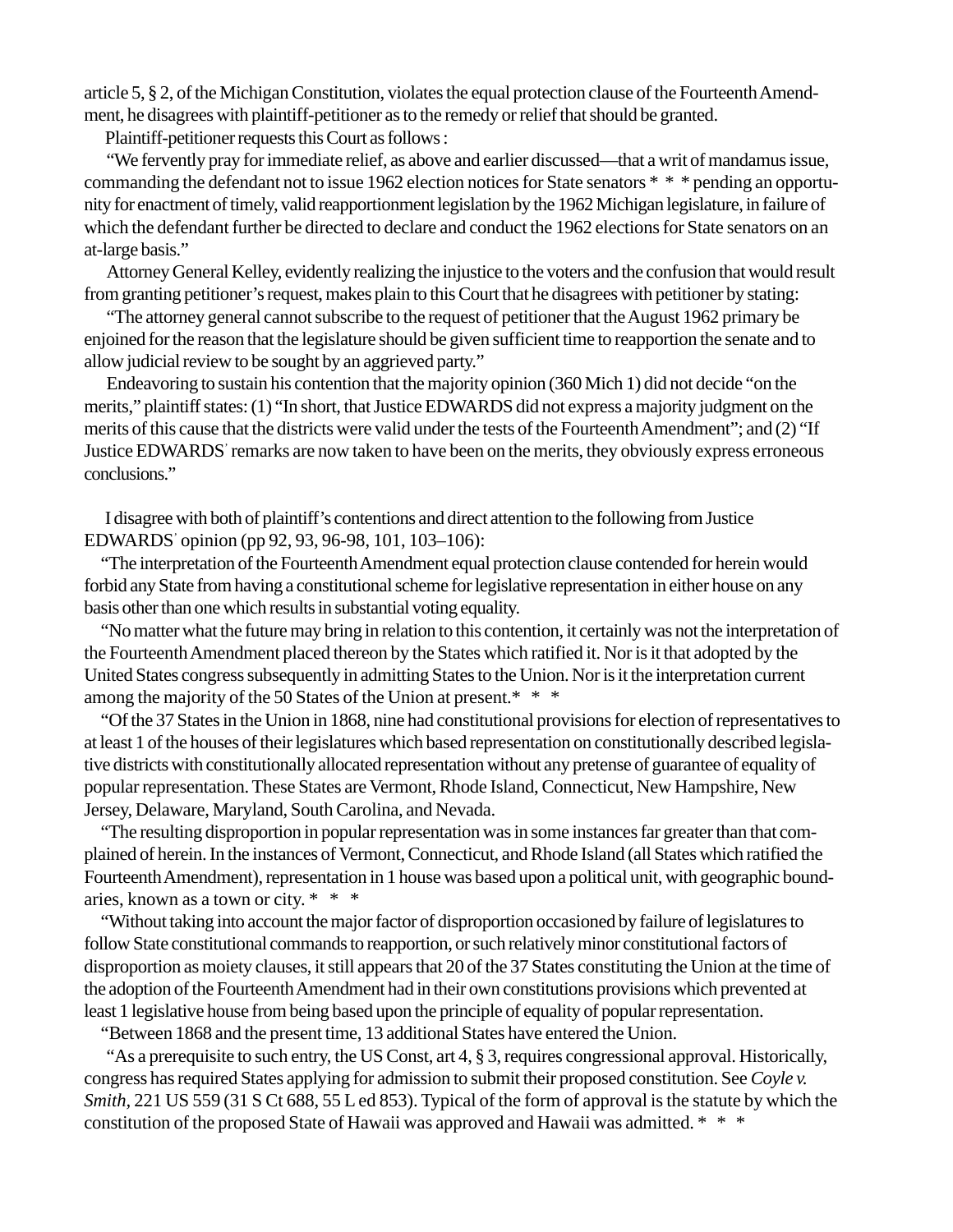"Of the 13 States whose constitutions were approved for admission, 8 such constitutions (for the States of Arizona, Alaska, Hawaii, Idaho, Montana, New Mexico, Oklahoma, Utah) contained provisions for election of at least 1 legislative house which fell into 1 of the 3 categories of disproportion discussed above. \* \* \*

"The recent congressionally approved constitutions of the new States of Alaska and Hawaii contain State senatorial provisions which call for specific districts described largely on a geographic basis, with a resulting substantial inequality of popular representation. In Alaska, the newly elected State senator from the Anchorage-Palmer district represents 87,748 constituents, as compared with the senator from Barrow-Kobuk who represents only 5,705–a ratio of 15:1.  $***$ 

"Thus a majority of the States of the Union in 1868, a majority of the States which joined the Union subsequently, and a majority of the States at the present time, had, or have, in their constitutions provisions as to 1 legislative house which have the effect of denying substantial equality of voting strength to some voters (generally in more populous areas), as compared to other voters (generally in thinly populated areas).

"Many, if not most, of such provisions in other States are directly comparable in constitutional principle and resulting disproportion to the 1952 amendments to Michigan's Constitution.

"What the 1952 amendments did was to draw senatorial electoral districts based on geographic areas described in terms of counties, or groups of contiguous counties, or subdivisions of a single county. As we have seen, this has many parallels in the history of other States from the time of the adoption of the Fourteenth Amendment down to date. The system employed appears to be a variation of the 1-senator-percounty system which is common to many other States.

"We note the suggestion that the 1-senator-per-county system may be a constitutional classification where the variation is not. We reject this reasoning, however. The 1-senator-per-county system would in Michigan produce ratios of disproportion exceeding 1,000:1. We do not think the Fourteenth Amendment may be regarded as forbidding a variation from the 1-per-county system in the direction of popular representation.

"The real attack upon the classification of Michigan voters resulting from the 1952 senate amendments, however, is upon its purpose and its result. It seems clear to us that the general purpose of the disproportionate constitutional provisions which we have reviewed was, and is, to seek to give more thinly populated areas of a State a specific check upon the concentrated political power of the more populous areas. Considering that the amendment with which we deal in this case was adopted at an election wherein another amendment (Proposal No 2), designed to provide equality of popular representation in the Michigan senate, was defeated, it seems clear that this likewise was the purpose of the majority of Michigan voters in 1952.

"This Court does not determine the wisdom of the decisions made by the people of Michigan in adopting their Constitution. By its terms, all political power is inherent in them (Mich Const [1908], art 2, § 1), subject only, of course, to the United States Constitution.

"However distasteful to some of us the rationale of the majority of voters in 1952 may be as support for the classification of senatorial districts which resulted from the 1952 amendment, it clearly has been regarded to date as acceptable under the United States Constitution by the United States supreme court.

"The United States supreme court, in a case in which the classifications in a tax statute and ordinance were attacked as violative of the equal protection clause of the Fourteenth Amendment, established this test as to classification:

"`Equal protection does not require identity of treatment. It only requires that classification rest on real and not feigned differences, that the distinction have some relevance to the purpose for which the classification is made, and that the different treatments be not so disparate, relative to the difference in classification, as to be wholly arbitrary. *Cf. Dominion Hotel, Inc., v. Arizona,* 249 US 265 (39 S Ct 273, 63 L ed 597); *Great Atlantic & Pacific Tea Co. v. Grosjean,* 301 US 412 (57 S Ct 772, 81 L ed 1193, 112 ALR 293); *New York Rapid Transit Corp. v. City of New York,* 303 US 573 (58 S Ct 721, 82 L ed 1024); *Skinner v. Oklahoma, ex rel. Williamson,* 316 US 535 (62 S Ct 1110, 86 L ed 1655).' *Walters v. City*